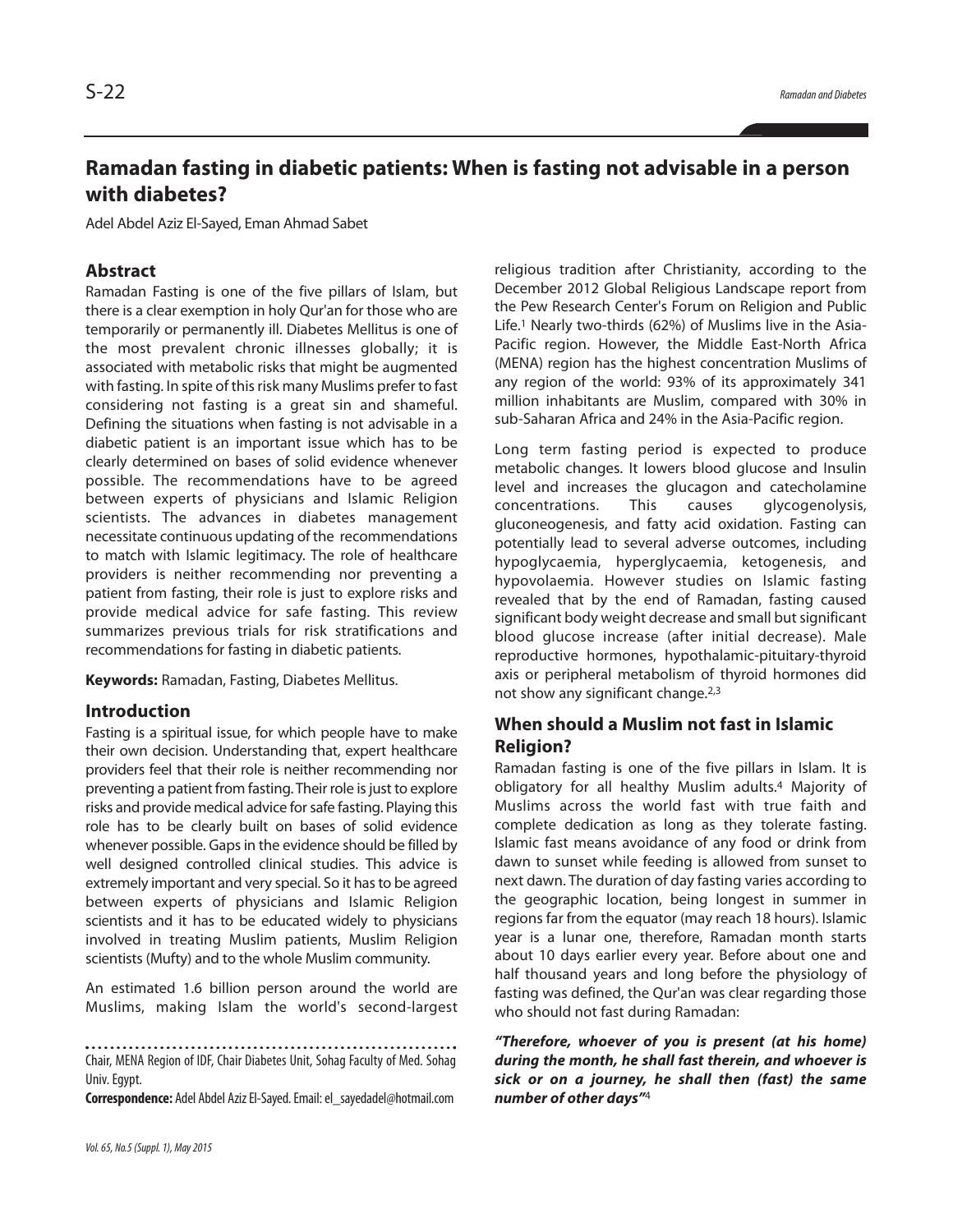## *Ramadanand Diabetes* S-23

In addition to sick people and travelers, children below 12 and women who are menstruating or nursing a baby are exempt from fasting according to Islamic Laws. Fasting is a divine duty for the safe and sound persons while, in the same manner, not fasting is also a divine command for the sick, passengers and other defined cases (with their proper conditions). Qur'an pays attention to the philosophy of the divine legislation of fasting at the end of the verse, and says:

### *"Allah desires ease for you, and He does not desire hardship for you"*<sup>4</sup>

### **Real life**

In real life many Muslims who are exempt insist to fast even when they are sick and even against the advice of their treating physicians thinking that not to fast be a very disgraceful action, a sin and shameful among a society used to living in a special religious spiritual atmosphere during Ramadan. Diabetic patients are not exceptions. The Epidemiology of Diabetes and Ramadan (EPIDIAR) study included 12914 Muslim diabetic patients in 13 countries, who responded to the questionnaire of the study. <sup>5</sup> Among those patients, 42% of type 1 diabetics and 78.7% of type 2 diabetics reported fasting at least 15 days during Ramadan.

Diabetes Mellitus is a chronic illness with a very high prevalence globally. According to IDF Atlas 6, <sup>6</sup> the global prevalence was 8.3% in 2013, prevalence in MENA region, where 93% of population are Muslims, was the highest over the world (10.9%) while in South Eastern Asia (SEA region) was 8.7%. It was estimated that more than 50 million diabetic Muslims all over the world are eligible for fasting in Ramadan annually.

Continuous education and support is essential for all diabetic patients, nevertheless, it seems of particular importance for Muslim patients wishing to fast thereby creating a medical challenge for themselves and their health care providers. It is increasingly important that medical professionals be aware of potential risks associated with fasting during Ramadan and with approaches to mitigate those risks.

The first international attempt to develop guidelines for the fasting diabetic patients during Ramadan was made at a consensus meeting held in Casablanca, Morocco in January 1995.<sup>7</sup> The Casablanca conference brought together both religious and medical opinion leaders from throughout the Muslim World to discuss how to bring together religious and medical teachings in the best interests of the well-being of Muslim diabetics wishing to fast. However, updates are continuously required with the development of newer strategies for patients' monitoring, appearance of new drugs and the promising results of structured patients' education trials.<sup>8</sup>

In 2001, the 'Diabetes and Ramadan 'Advisory Board, a group of international experts, met in Paris to revisit the Casablanca consensus and other recommendations and take some actions to gather more information about diabetes and its management during this fasting period. Therefore a large epidemiological survey called the EPIDIAR study was initiated. <sup>5</sup> The objective of the EPIDIAR study was thus to generate data on patient care during Ramadan across different countries with Muslim population, and to identify the impact of Ramadan and fasting on patient's health. The study aimed to collect data on 1000 patients per country with 12,914 patients included overall. It clearly demonstrates that fasting during Ramadan is not without hazard to the health of patients with diabetes and it might be interesting to determine the profile of these patients at risk.

Diabetes and Ramadan Advisory Board met again in Beirut in January 2003, and decided to build on existing guidelines and new data to create a comprehensive set for recommendations for diabetic patients in Ramadan. For the criteria warning of fasting, it was suggested to identify a list of contraindications for fasting, which would use precise medical terminology including cut-off values for quantitative variables. It was published in Clinical Diabetes 2004. 9 These contra-indications are listed in Box-1.

In view of the results of the EPIDIAR study, recommendations for management of diabetes during Ramadan were published in Diabetes care, 2005. <sup>10</sup> They avoided the use of the terms "indications" or "contraindications" taking in consideration that fasting is a religious issue for which patients make their own decision after receiving appropriate advice from religious authorities and from their own health care providers. Therefore, they highlight the potential risks as well as provide suggestions on how to manage the patients with diabetes who decide to fast in Ramadan. They categorize risks in patients with type 1 or type 2 diabetes who fast during Ramadan as in Box-2.

In 2010 these recommendations were updated again. 11 They aimed to put an answer about some questions including the voluntary1- to 2-day fasts per week, effect of prolonged fasting (more than 18 hours a day) in regions far from the equator during Ramadan when it occurs in summer. The update included the exploration of the effect of structured education and support for safe fasting, In addition to the role of new medications, such as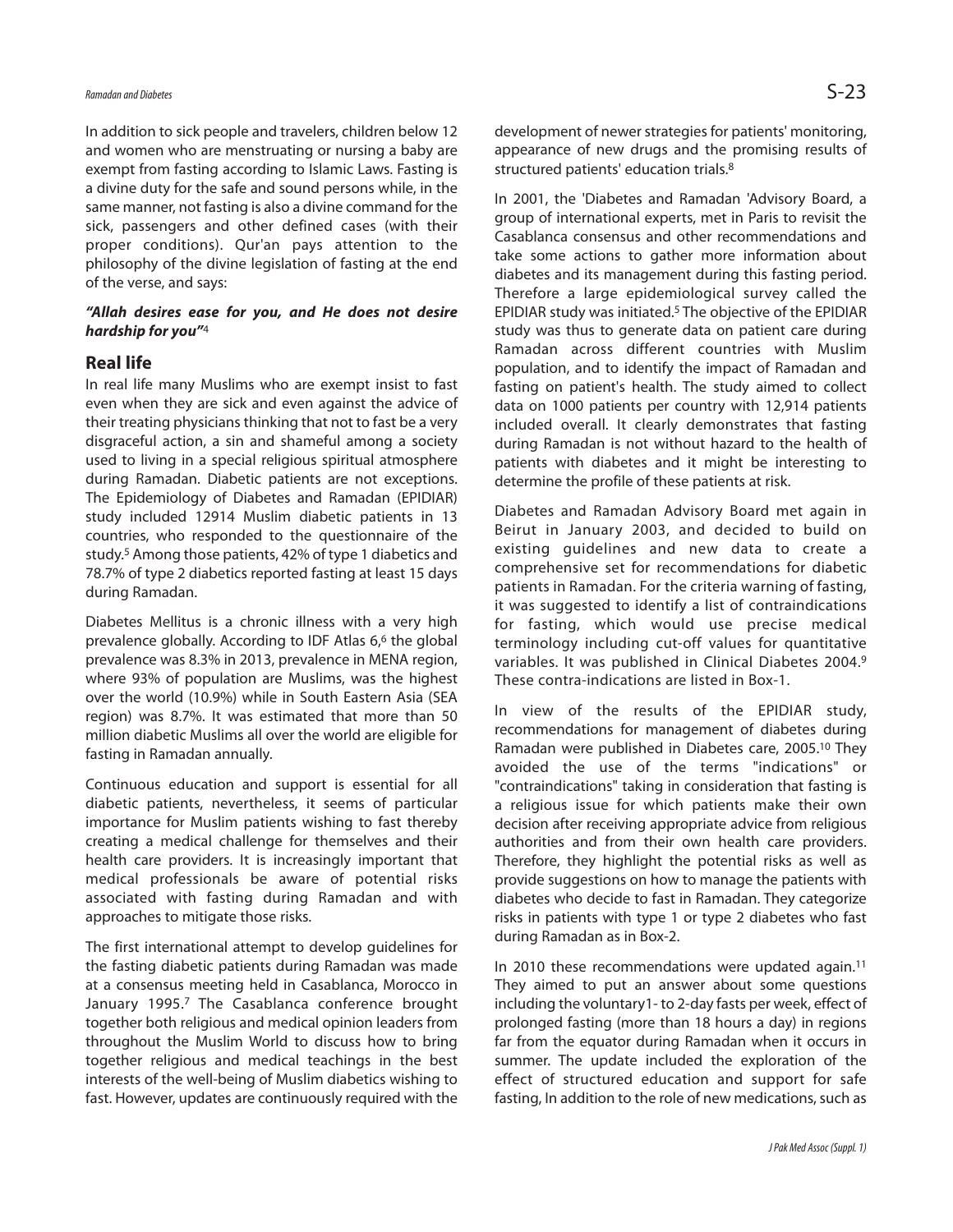#### **Box-1:Contraindications to fasting (Diabetes and Ramadan Advisory Board, Beirut, 2003).**

#### **A- All patients with type 1 diabetes should not fast. However, if a patient insists against medical advice, please consider the following:**

#### **Absolute contra-indications:**

- $\bullet$  Brittle DM (as defined by the American Diabetes Association)
- Patientson insulin pump
- \* Patients on multiple insulin injections per day
- Ketoacidosisor severe hypoglycaemiain thelast3 monthsbefore Ramadan
- People living alone
- Advanced micro-or macro-vascular complications

#### **Relative contra-indications (fast with risk):**

- Well controlled type1 DM patients
- Nodiabetesketo-acidosis (DKA)
- Norecent hypoglycaemia
- Not morethan 2injectionsperday.

#### **B- Guidelines for patients with type 2 diabetes:**

Patients with one or more of the following are advised not to fast:

#### **Conditions related to diabetes:**

- Nephropathy with serum creatinine morethan 1.5 mg/dL
- Severe retinopathy
- Autonomic neuropathy:gastroparesis,postural hypotension
- Hypoglycaemiaunawareness
- Major macrovascular complications: coronaryandcerebrovascular
- Recent hyperosmolar stateor DKA
- \* Poorly controlled diabetes (Mean Random BG > 300)
- Multiple insulin injections per day

#### **Physiological conditions:**

- Pregnancy
- **+Lactation**

#### **Co-existing major medical conditions such as:**

- Acute peptic ulcer
- Pulmonarytuberculosisanduncontrolledinfections
- Severe bronchial asthma
- People prone to urinary stones formation with frequent urinary tract infections
- ◆ Cancer
- Overt cardiovasculardiseases (recent MI,unstableangina)
- Severe psychiatric conditions
- Hepaticdysfunction (liverenzymes > 2x ULN

the incretin-based therapies- with less risk for hypoglycaemia.

As regard categories of risk in diabetic patients who fast in Ramadan; very high risk and high risk were not changed in the update, Moderate and low risk were modified as in Box-3.

It should be noted that their classification is based largely

#### **Box-2: Rist stratification in Diabetes (2005).**

#### **A- Very high risk**

Severe hypoglycaemia within the last 3 months prior to Ramadan Patient with a history of recurrent hypoglycaemia Patients with hypoglycaemia unawareness Patients with sustained poor glycaemic control Ketoacidosis within the last 3 months prior to Ramadan Type 1 diabetes **Acute illness** Hyperosmolar hyperglycaemic coma within the previous 3 months Patients who perform intense physical labour **Pregnancy** Patients on chronic dialysis

#### **B- High risk**

Patients with moderate hyperglycaemia (average blood glucose between 150 and 300 mg/dl, A1C7.5-9.0%) Patients with renal insufficiency Patients with advanced macrovascular complications People living alone who are treated with insulin or sulfonylureas Patients with comorbid conditions that present additional risk factors Old age with ill health Drugs that mayaffect mentation

#### **C- Moderate risk**

Well-controlled patients treated with short-acting insulin secretagogues such as repaglinide or nateglinide

#### **D-Low risk**

Well-controlled patients treated with diet alone, metformin, or a thiazolidinedione who are otherwise healthy.

#### **Box-3: Update to Risk Stratification (2010).**

#### **E- Moderate risk**

Well-controlled diabetes treated with short-acting insulin secretagogues

#### **F-Low risk**

Well-controlled diabetes treated with lifestyle therapy, metformin, acarbose, thiazolidinediones, and/or incretin-based therapies in otherwise healthy patients.

on expert opinion and not on scientific data derived from clinical studies.

A group of co-workers at University Diabetes Center, King Saud University had developed a PRE- approach (Presentation, Risk stratification and Education) model for diabetic Muslims who wish to fast in Ramadan. <sup>12</sup> For establishment of this model, they included 35 publications about diabetes mellitus and Ramadan fasting; they reviewed the data and the extracted findings were statistically analyzed. A clinical care pathway was developed which combines both the assessment and management aspects and consists of three steps termed